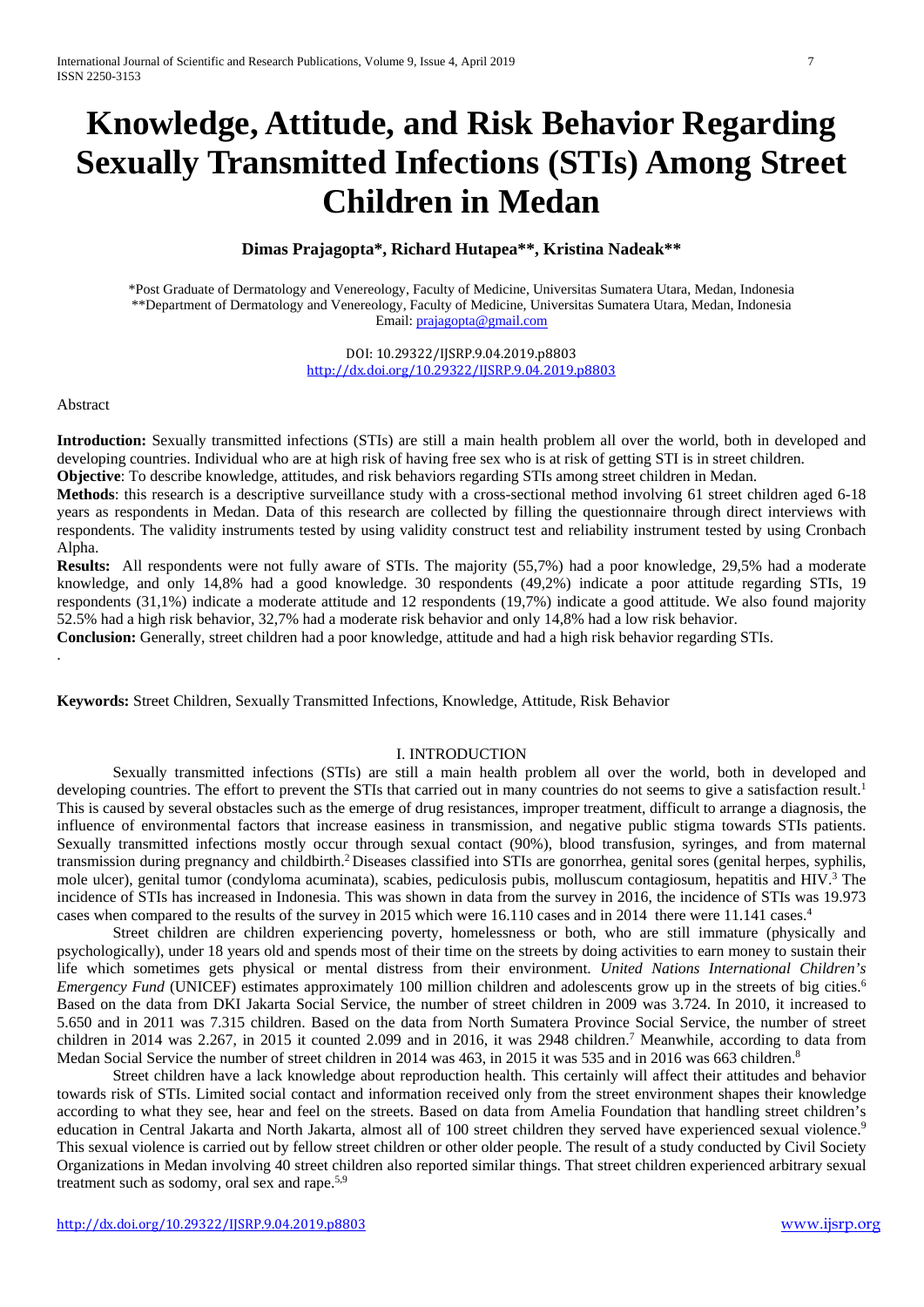#### II. METHODS

This research is a descriptive surveillance study with a cross-sectional method to describe the variable from this study that are knowledge, attitude and risk behavior regarding STIs involving 61 street children aged 6-18 years as respondents in Medan. The sampling was done by accidental sampling and each of them asked to fill the questionnaire. The validity instruments tested by using validity construct test and reliability instrument tested by using Cronbach Alpha. The result will be analyzed and presented in frequency distribution table. This study has been approved by the Health Research Ethics Commission of the Faculty of Medicine, Universitas Sumatra Utara / H. Adam Malik General Hospital Medan.

#### III. RESULTS

From 61 street children as a respondent, the highest proportion based on gender was female with 33 respondents (54,1%), meanwhile male was 28 respondents (45,9%). The highest proportion according to the age group was 14–18 years old (50,8%) and the lowest was 6–9 years old (13,1%). According to education status, the majority respondents were dropped out at high school (68,9%), 19,7% were dropped out at middle school and only 11,5% respondents were in primary school. According to the religion, the majority were Muslim (52,5%), followed by Protestant 36,1% and Catholic 11,5%. Description of respondents characteristic based on duration of being a street children that is 29 respondents (47,5%) had become street children for more than 3 years, 16 respondents (47,5%) for 1-3 years, 9 respondents (14,8%) for 6 months to 1 years, and 7 respondents (11,5%) had become a street children less than 6 months.

| Description of Respondent's Knowledge Regarding STIs |  |  |  |  |  |  |  |  |  |
|------------------------------------------------------|--|--|--|--|--|--|--|--|--|
|------------------------------------------------------|--|--|--|--|--|--|--|--|--|

| Knowledge    | Number $(n)$ | Percentase $(\% )$ |  |
|--------------|--------------|--------------------|--|
| Good         |              | 14,8               |  |
| Moderate     | 18           | 29,5               |  |
| Poor         | 34           | 55.7               |  |
| <b>Total</b> | 61           | 100                |  |

Description of Respondent's Attitude Regarding STIs

| <b>Attitude</b> | Number $(n)$ | Percentase $(\% )$ |  |
|-----------------|--------------|--------------------|--|
| Good            | 12           | 19,7               |  |
| Moderate        | 19           | 31,1               |  |
| Poor            | 30           | 49.2               |  |
| <b>Total</b>    | 61           | 100                |  |

#### Description of Respondent's Risk Behavior Regarding STIs

| <b>Risk Behavior</b> | Number $(n)$ | Percentase $(\% )$ |  |
|----------------------|--------------|--------------------|--|
| High risk            | 32           | 52,5               |  |
| Moderate risk        | 20           | 32,7               |  |
| Low risk             |              | 14.8               |  |
| <b>Total</b>         | 61           | 100                |  |

Description of Knowledge, Attitude and Risk Behavior Regarding STIs Based on Age Group

| Age Group   |              |  | Knowledge              |    |    | Attitude               |    | <b>Risk Behavior</b> |          |     |
|-------------|--------------|--|------------------------|----|----|------------------------|----|----------------------|----------|-----|
| (years old) | <b>Total</b> |  | Good   Moderate   Poor |    |    | Good   Moderate   Poor |    | <b>High</b>          | Moderate | Low |
| $6-9$       | ∩            |  |                        | h  |    |                        |    |                      |          |     |
| $10-13$     | 22           |  |                        |    |    |                        |    |                      |          |     |
| 14-18       | 31           |  | 10                     | 16 |    |                        | 13 |                      |          | 18  |
| TOTAL       | 61           |  |                        | 33 | 15 | 19                     | 27 | 20                   | 19       | 22  |

Description of Knowledge, Attitude and Risk Behavior Regarding STIs Based on Gender

| --<br>`otal<br>Gender<br>Knowledge | wae | <b>Risk</b><br>ehavior |
|------------------------------------|-----|------------------------|
|------------------------------------|-----|------------------------|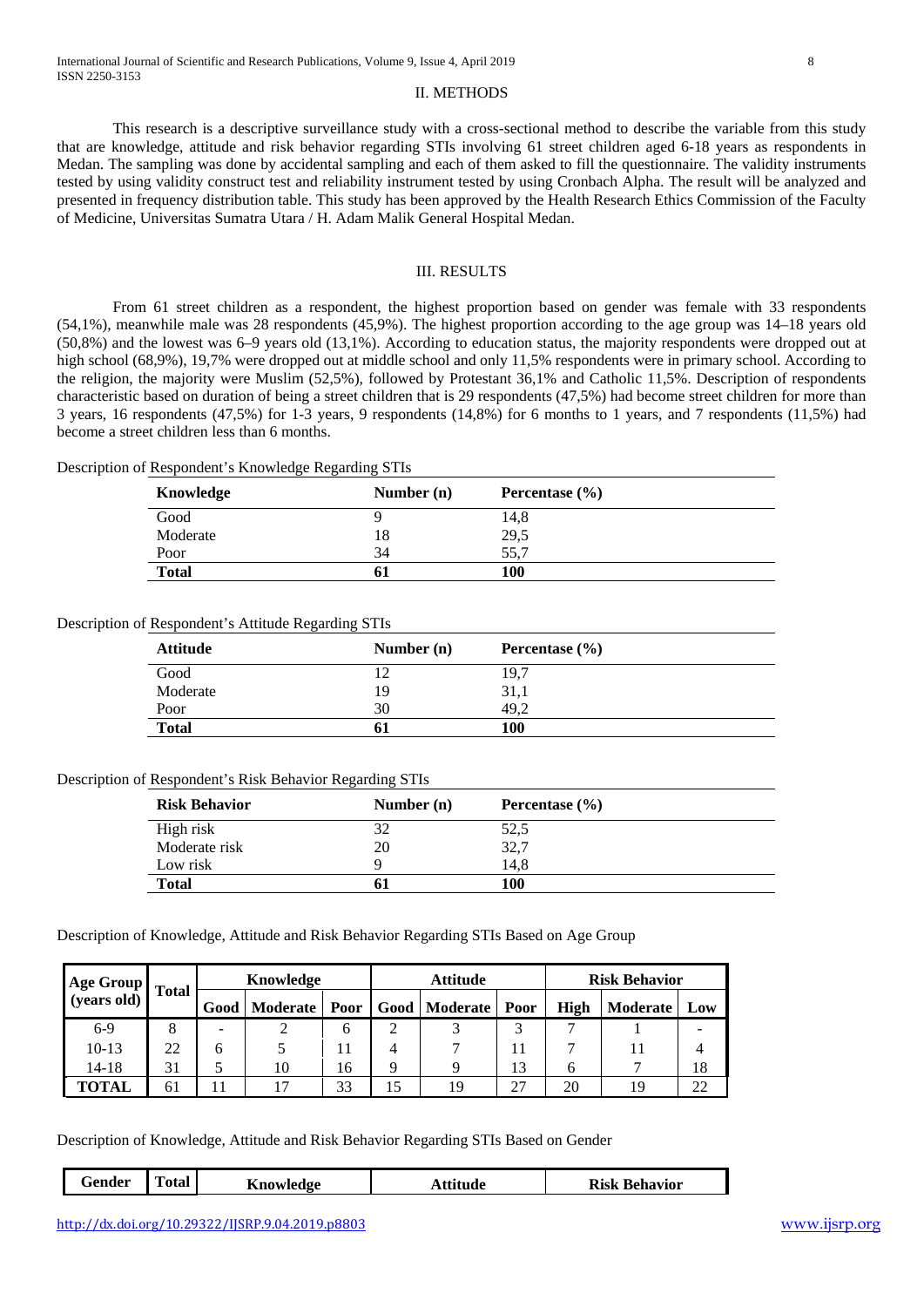|              |    | Good   Moderate   Poor   Good   Moderate   Poor |    |     |    | High | Moderate | Low |
|--------------|----|-------------------------------------------------|----|-----|----|------|----------|-----|
| Female       | 33 |                                                 |    |     | 14 |      |          |     |
| Male         | 28 |                                                 | 14 |     |    |      |          | 20  |
| <b>TOTAL</b> | 61 | 20                                              |    | 1 Q |    |      |          |     |

Description of Knowledge, Attitude and Risk Behavior Regarding STIs Based on Education Status

| <b>Education</b>  |              | Knowledge      |                 |                | <b>Attitude</b> |                        |    | <b>Risk Behavior</b> |              |    |
|-------------------|--------------|----------------|-----------------|----------------|-----------------|------------------------|----|----------------------|--------------|----|
| <b>Status</b>     | <b>Total</b> | Good           | <b>Moderate</b> | Poor           |                 | Good   Moderate   Poor |    | <b>High</b>          | Moderate Low |    |
| Primary<br>School |              |                |                 | 6              |                 | 3                      |    |                      |              |    |
| Middle<br>School  | 12           | $\mathfrak{D}$ | 6               | $\overline{4}$ |                 |                        | 4  | 6                    | 2            |    |
| High School       | 42           | $\overline{4}$ | 9               | 29             | 6               | 11                     | 25 | 6                    | 12           | 24 |
| <b>TOTAL</b>      | 61           | 6              | 16              | 39             | 10              | 19                     | 32 | 19                   | 15           | 28 |

Description of Knowledge, Attitude and Risk Behavior Regarding STIs Based on Duration of Being a Street Children

|                          |       | Knowledge |          |      |      | <b>Attitude</b>     |      | <b>Risk Behavior</b> |                |                |
|--------------------------|-------|-----------|----------|------|------|---------------------|------|----------------------|----------------|----------------|
| <b>Duration</b>          | Total | Good      | Moderate | Poor | Good | <b>Moderat</b><br>e | Poor | <b>Hig</b><br>h      | Moderat<br>e   | Low            |
| $< 6$ months             |       |           | 3        | 3    | 3    |                     | 3    |                      | 4              | $\overline{2}$ |
| $6$ months $-1$<br>years | 9     | 2         | 3        | 4    |      | $\mathfrak{D}$      | 6    | 2                    | $\mathfrak{D}$ |                |
| 1-3 years                | 16    | 4         | 3        | 9    | 2    | 4                   | 10   |                      | 3              | 12             |
| $>$ 3 years              | 29    | ↑         | 10       | 17   | 7    | 11                  | 11   | 6                    | 8              | 15             |
| TOTAL                    | 61    | 9         | 19       | 33   | 13   | 18                  | 30   | 10                   | 17             | 34             |

### IV. DISCUSSION

Description of respondent's characteristic based on age group shows that majority are 14-18 years old (50,8%). This result is similar with other study among street children in four big cities in Indonesia that street children who are >14 years old doing more sexual activities than <14 years old.<sup>5</sup> And also in study that was done before by Hutagalung involving 45 respondents showed that 30 respondents (66,7%) are >15 years old and the remains 15 respondents (33,3%) are <15 years old. This study also describe that there is a relationship between age and sexual activities among street children. Street children who are more than 15 years old indicates a poor sexual attitude and has a risk of getting STIs compared to age under 15 years old.10

Description of respondent's characteristic based on gender shows that from 61 respondents, 33 (54,1%) are female; while 28 (45,9%) are male. This result is similar with study that was done by Hutagalung at the Pinang Baris Medan terminal region found that from 45 street children as respondents, 25 (55,6%) are female and 20(44,4%) are male. Female street children tends to be a victims of sexual exploitation compared to male gender that this underlying higher incidence of STIs among street children.10

Description of respondent's characteristic based on education status shows that majority were dropped out in high school which numbered 42 respondents (68,9%). There is a relationship between level of education and knowledge of the street children towards prevention of STIs. The higher level of their education status, the better their knowledge to prevent STIs. However, street children are commonly have dropped out from school so in general street children has poor knowledge.12 Among street children themselves, it is easier to have free sex because their free environment and minimum supervision from family or parents coupled with many other supporting factors include promiscuity among street children that increase the risk of getting STIs.<sup>11</sup>

Description of respondent's characteristic based on duration of being a street children shows that many of them (47,5%) had been a street children for 3 years. This indicate that respondents already familiar with the pattern of sexual behavior among them.11 The easy way to gain knowledge about sex influence their attitude. The social interaction among them also become an effective tool in exchanging information about sex. The wrong information leads to wrong behavior and understanding about sex has the potential to cause many problems. Not surprisingly, many of young street children had practicing free sex.<sup>10</sup>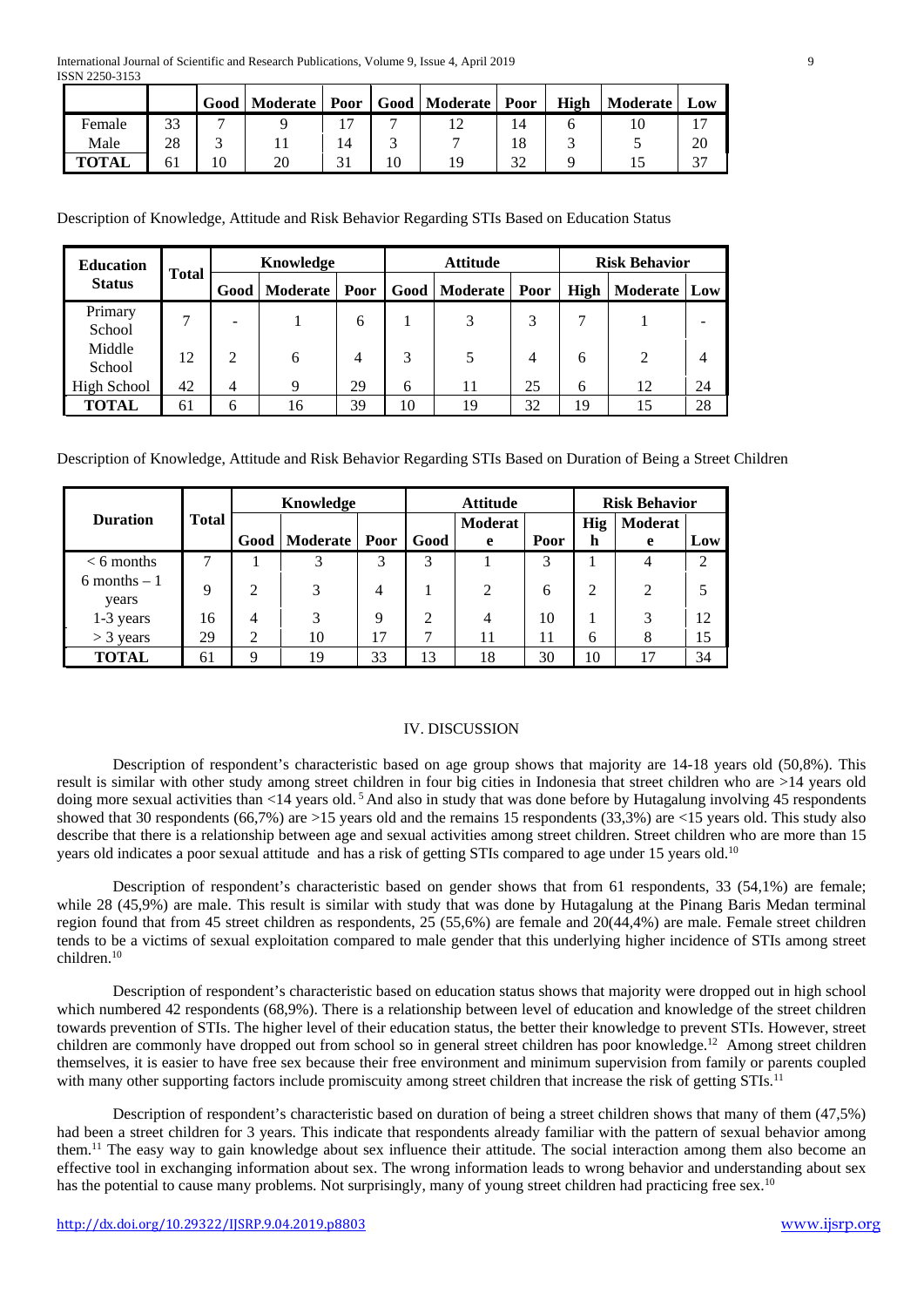In this study, we found that mainly the street children in Medan has poor knowledge about STIs. Many of them doesn't know the signs and symptoms of STIs that particularly found in genital part; they don't know yet about group of infectious diseases transmitted through sexual contact called Sexually Transmitted Infections (STIs). They do not know what to do if they are infected with STIs where they need to get a treatment in nearest health care facility. Still many of street children are not aware about the main source of transmission of STIs is free sex.

Lack of knowledge of free sex offenders exclusively in street children is very influential towards STIs and how to prevent them. Some fact found provide program implications, namely when the sex offender has poor knowledge hence condom usage as prevention of STIs is also decrease, and even they are susceptible STIs transmission.<sup>13</sup> The street children have a lack knowledge about reproduction health. This surely will affect their attitude and behavior regarding STIs.<sup>1</sup> Limited social contact and information that only received from the street environment shapes their knowledge according to what they see, what they hear and what they feel in the streets. The street children gets knowledge about sex from among them of the same age or older, reading pornographic book, watching pornographic movies / VCD, or peeking the people who are having sexual intercourse. The easiness of getting inappropriate information affect the street children's attitude towards sexual relationship.1

This study shows that majority street children in Medan as a respondent indicate a poor attitude regarding STIs. Many of them declare that oral sex doesn't increase STIs transmission whereas in fact, oral sex provoking and transmit the STIs. They claim that there is no need to utilize health services when they are infected because they think that STIs are not a dangerous disease even though in fact STIs are dangerous and causing morbidity and even mortality. Respondent also stated that STIs are not become a problem to keep usual activities thus assuming STIs does not require special handling. This underlying the incidence of STIs increase among street children but the exact number of incidence can not be determined because they do not want to voluntarily goes to health care facilities for getting treatment.<sup>10</sup>

From this study, we found that majority of street children in Medan shows high risk behavior of having STIs. The result shows that most of them have had free sex (premarital sex), practicing unprotected sexual intercourse and are at risk getting STIs. They practice oral and anal sex without using condoms that are also can cause STIs, they never conduct health consultations with health care provider (VCT-HIV clinic, government facilities, hospital) to carry out STIs tests. This contributes in increasing STIs among street children that is not well recorded. If we looked back in the way of the street children's life, they are at risk on getting sexual violence among them or other older people.<sup>5,9</sup> Amelia Foundation which handles street children's education in Central and North Jakarta explained almost all of 100 street children they served have experienced sexual violence and unprotected sexual behavior increase incidence of STIs.10

#### V. CONCLUSION

Knowledge and attitude are very influential on risky behavior regarding to STIs including street children. Poor knowledge and attitude coupled with the possibility of them getting sexual violence underlying higher incidence of STIs among street children, inclusively in Medan.

#### **REFERENCES**

- 1. Widoyono. Infeksi Menular Seksual pada Komunitas Beresiko di Kota Metropolitan : Kajian terhadap Berbagai Faktor Risiko Tingginya Prevalensi HIV. Media Press. Jakarta. 2011: 3-4
- 2. Kemenkes RI. Infeksi Menular Seksual dan Saluran Reproduksi Lainnya pada Pelayanan Kesehatan Reproduksi Terpadu. Kemenkes RI. Jakarta.2012.
- 3. Daili. Penyakit Menular Seksual. Edisi Kedua Cetakan Ke-1. Balai Penerbit FKUI. Depok. 2011: 2-8
- 4. Smeltzer SC, Bare BG, Hinkle JL, Cheever KH. Brunner & Suddarth's . *Textbook of Medical-Surgical Nursing.* 12 ed. Philadelphia. 2011.
- 5. Djiwandono. Pendidikan Seks untuk Keluarga. PT. Indeks. Jakarta. 2012.
- 6. Wirastuti R. Perilaku Seksual pada Anak Jalanan di Jakarta, Bandung, Surabaya, dan Medan: Analisis Survei untuk Program Dukungan dan Pemberdayaan Anak Jalanan di Perkotaan. FKM UI;. Depok. 2003.
- 7. Kemenkes RI. Surveilans IMS dan HIV-AIDS. Dirjen. PP & PL Kemenkes RI. Jakarta. 2016
- 8. Dinas Sosial Provinsi Sumatera Utara. Data Anak Jalanan di Provinsi Sumatera Utara. Dinas Sosial Provinsi Sumatera Utara. Medan. 2016.
- 9. Notoatmodjo S. Pendidikan dan Perilaku Kesehatan. Rhineka Cipta. Jakarta. 2010.
- 10. Hutagalung, Ellisma. Hubungan Karakteristik Anak Jalanan terhadap Perilaku Seksualnya dan Kemungkinan Terjadinya Risiko Penyakit Menular Seksual (PMS) di Kawasan Terminal Terpadu Pinang Baris Medan. FKM USU. Medan; 2012:35- 73.
- 11. Badan Kesejahteraan Sosial Nasional (BKSN). Anak Jalanan di Indonesia : Permasalahan dan Penanganannya. Badan Kesejahteraan Sosial Nasional (BKSN) Jakarta. 2000: 17-24
- 12. Chandra, Rudi. Hubungan Pengetahuan dan Sikap Kelompok Beresiko Tinggi dengan Tindakan Pencegahan Penyakit Infeksi Menular Seksual (IMS) di Bandar Baru Kecamatan Sibolangit. FKM USU. Medan; 2012:66-67.